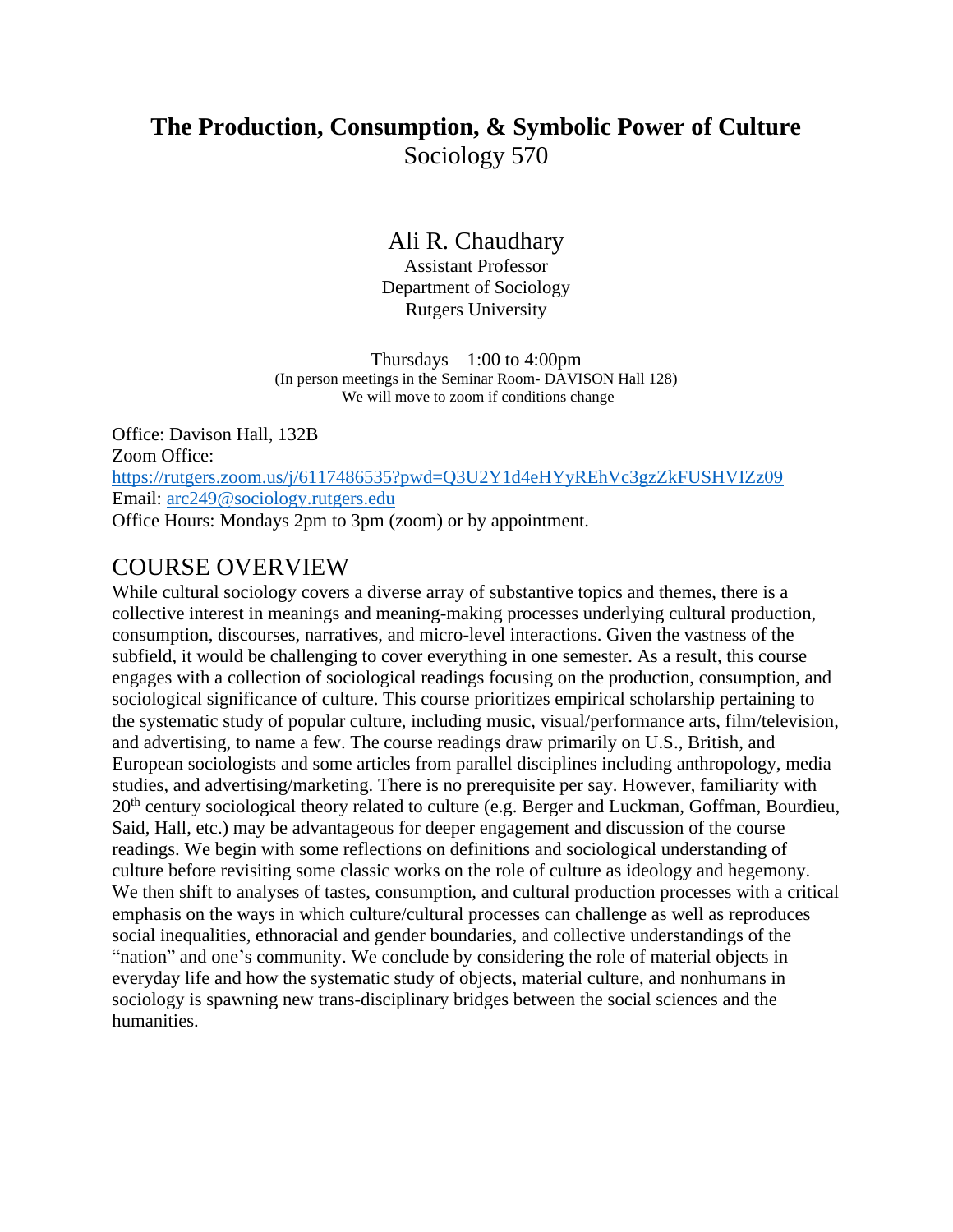## LEARNING GOALS

- Think theoretically and critically about the use of the concept of culture in sociological explanations

- Assess the usefulness and validity of different theoretical and methodological approaches to the sociological study of culture

- Develop opinions on the approach to culture you find most compelling and useful

- Learn about the subfield of cultural sociology/sociology of culture and its intersections with other sociological subfields and other academic disciplines

- Identify significant and novel research questions related to the cultural sociology/sociology of culture.

## ACHIEVING THE LEARNING GOALS

There are several requirements for the course:

- 1) Read the works assigned for each class. *All readings must be completed prior to class.* Our classes revolve around discussion. So, familiarity with the material is essential.
- 2) You are expected to attend every class and fully participate in class discussions of the readings. If you are taking the course for credit, t**his portion of the course will account for 10% of your grade**.
- 3) Before each class, you'll submit a 600-800 word memo on the readings. Please discuss at least three of the readings in your memos. The memos are a chance for you to consolidate your thoughts on the readings, so please don't use the space for summaries. Instead, make connections between readings or themes, point out conflicts or convergences, discuss implications for research, try out theoretical arguments. You'll submit these via Sakai. **You can choose which weeks you skip, but please complete 10 memos during the semester.**  Your memos must be emailed to me (arc249@sociology.rutgers.edu) **by 9AM** on the Thursday of the course meeting. **Please do not send me emails through canvass—email me directly at [\(arc249@sociology.rutgers.edu\)](mailto:arc249@sociology.rutgers.edu) This portion of the course will account for 40% of your grade**.
- 4) Each class will follow the same format where I will provide 15 to 20 minutes of opening remarks/comments on the assigned readings. We will then transition to group discussion and interpretation, which will be facilitated by one of you. Over the course of the semester, each student will lead 2 class discussions (It depends on the size of the course.) **Don't let this scare you.** You'll simply use your weekly reaction papers to guide you. **This portion of the course will account for 20% of your grade**.
- 5) Each student must propose a research topic and write a research proposal. The topic may be in any substantive area, but the project must utilize cultural sociology theories/concepts from the course as part of the analytic lens for the proposal topic.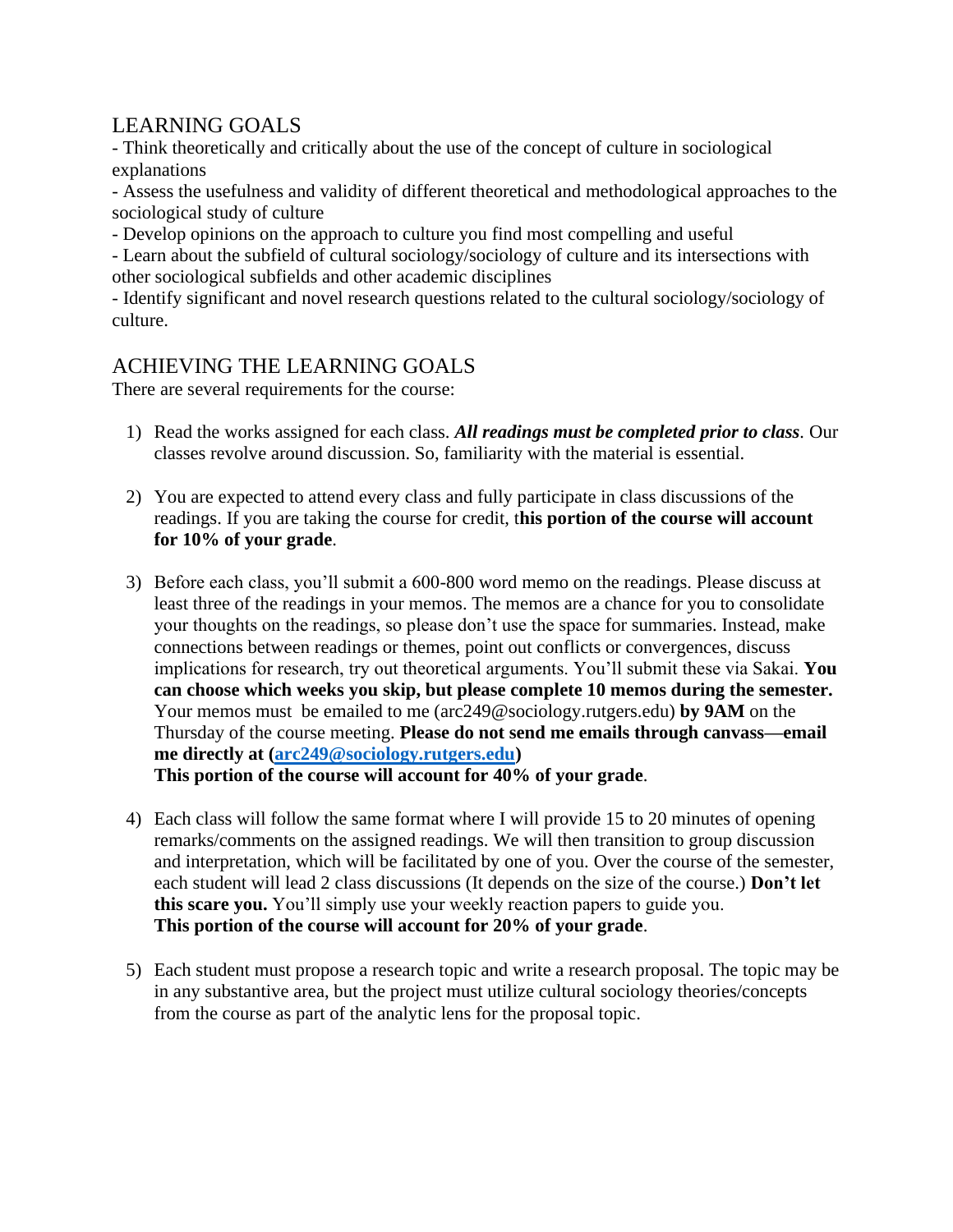## **The proposal should follow this structure—use it as a rough guide:**

a) State your topic/problem/question/puzzle—however you like to think about it. (This section should be 1 to  $1\frac{1}{2}$  pages in length)

b) Explain how a cultural sociology frame will enhance the project—how will cultural sociology help you address your topic/problem/question/puzzle? What contemporary themes does your question address … what gaps in the literature does it fill … what puzzles does it solve? (This section should be about 2-4 pages in length)

c) Discuss 6-10 relevant articles or books that inform your topic of inquiry. You may use readings we have covered in class or create a list of readings on your own. But culture readings must play a major role here. (This section of your proposal should be about 5-10 pages in length.)

d) Explain the method you will use to study your topic—i.e. interviews, focus groups, survey method, content analysis, ethnography, etc. Explain how you will execute the project. I will be especially impressed if you can identify a viable funding source for your project. (This section should be about 2-4 pages in length)

e) Provide a reference list at the end of your proposal. (This section should be about 1-2 pages in length)

## **This proposal will account for 30% of your grade**.

## **BREAKDOWN OF GRADE**

| Attendance                             | 10%  |
|----------------------------------------|------|
| <b>Leading Discussion</b>              | 20%  |
| 10 Memos                               | 40%  |
| Research Proposal/Analytic Lit. Review | 30%  |
| Total                                  | 100% |

## ACCESSING READINGS

All readings for this course will be posted on Canvas or available on the web (link included in the syllabus). To access Canvas readings:

- Go to https://canvas.rutgers.edu/ and log in.
- On the left side of the page, click on "Courses." Our course site, identified by name and course number, should immediately pop up as one of your courses.
- Look at the bar on the left side of the screen and click on "Modules."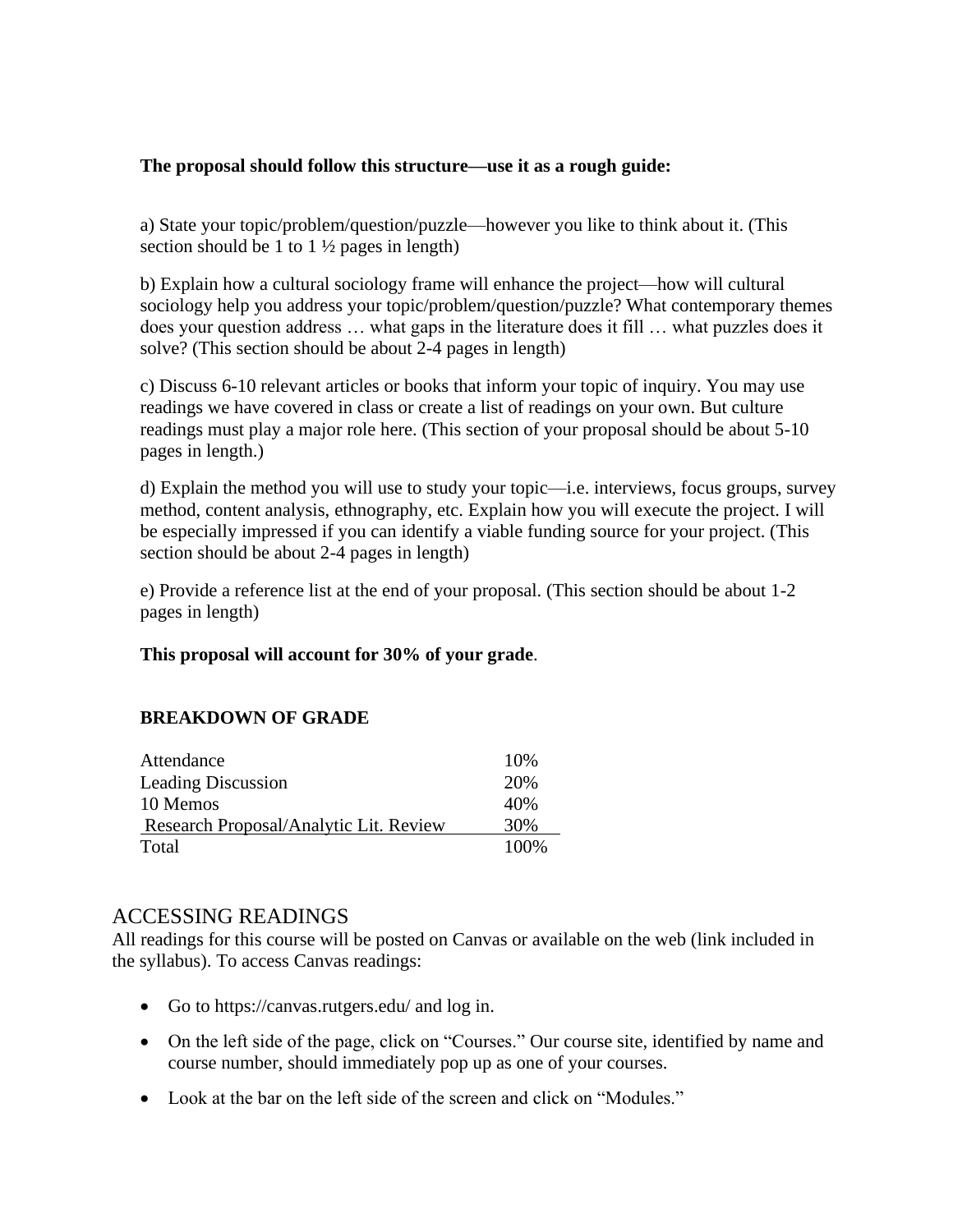• The syllabus is organized by modules and each module will contain the readings (and any other materials relevant for a specified week.

*Note:* If you have trouble accessing the Canvas site, please contact the Canvas Help Desk help@canvas.rutgers.edu They are very helpful.

## CLASS ENVIRONMENT

The Rutgers Sociology Department strives to create an environment that supports and affirms diversity in all manifestations, including race, ethnicity, gender, sexual orientation, religion, age, social class, disability status, region/country of origin, and political orientation. We also celebrate diversity of theoretical and methodological perspectives among our faculty and students and seek to create an atmosphere of respect and mutual dialogue. We have zero tolerance for violations of these principles and have instituted clear and respectful procedures for responding to such grievances. Knowing this, our classroom should be considered a "safe place" for everyone. Students are encouraged to engage in discussion and debate related to the readings and topics scheduled for the class provided that one's views are not intended to provoke, insult, or damage another member of the class or the instructor. To facilitate such an environment, all of us (students and instructor) must act with mutual respect and common courtesy.

## WEEKLY MODULES – SCHEDULE OF READINGS

## **Module 1 – First day business and Introductions (1/20)**

Introductions, going over syllabus and course requirements. Assigning group discussion leaders for the semester.

## **Module 2 - Cultural Sociology and Cultural Studies (1/27)**

Mohr, John W., Christopher A. Bail, Margaret Frye, Jennifer C. Lena, Omar Lizardo, Terence E. McDonnell, Ann Mische, Iddo Tavory, and Frederick F. Wherry. 2020. "Introduction" in *Measuring Culture*. New York, NY: Columbia University Press.

Spillman (2019) "What Is Cultural Sociology?"

Cruz (2019) "Sociologies of Culture and Cultural Studies"

Alexander (2008) "Geertz and the Strong Program"

Grindstaff 2004. "Culture and Popular Culture: A Case for Sociology"

Recommended for Further Reading/Reflection: Nancy Weiss Hanrahan and Sarah S. Amsler "Critique and possibility in cultural sociology"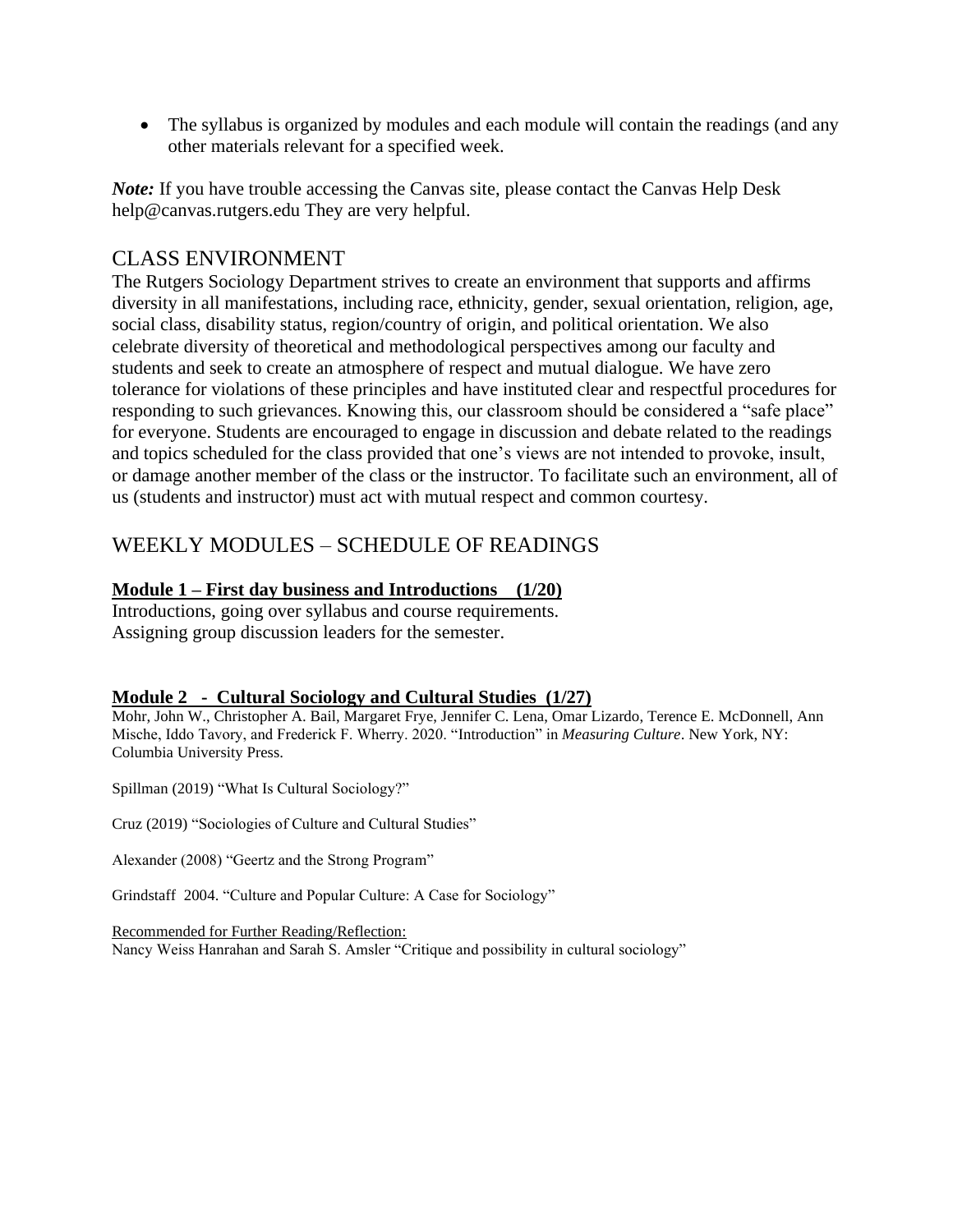### **Module 3 –Ideology and Hegemony (2/3)**

Gramsci, Antonio. 1990. "Culture and Ideological Hegemony." Pp. 47-54 in Culture and Society: Contemporary Debates, edited by Jeffrey Alexander and Steven Seidman. Cambridge: Cambridge University Press.

Adorno and Horkheimer (1943) "The Culture Industry: Enlightenment as Mass Deception"

Hall, Stuart. 1996. "Cultural Studies and its Theoretical Legacies"

Lewin PG. 2019. "Coal is not just a job, it's a way of life": The cultural politics of coal production in central Appalachia. Social problems (Berkeley, Calif). 2019;66(1):51-68. doi:10.1093/socpro/spx030

Kwet M. 2019. "Digital colonialism: US empire and the new imperialism in the Global South". *Race & class.* 2019;60(4):3-26. doi:10.1177/0306396818823172

Recommended for Further Reading/Reflection:

Herman, Edward S. 2018. "The Propaganda Model Revisited." Monthly Review: An Independent Socialist Magazine 69 (8): 1–12. doi:10.14452/MR-069-08-2018-01\_4.

Bagchi, Amiya Kumar. "Marx, the Digital Divide, and Hegemony." Social Scientist 47, no. 5/6 (2019): 31–44. <https://www.jstor.org/stable/26786186>

#### **Module 4 – Tastes, Boundaries, and Stratification (2/10)**

Pierre Bourdieu. 1987 [1979]. Distinction: A Social Critique of the Judgment of Taste. Cambridge, Mass.: Harvard University Press. Selections: Introduction, pp. 1-7; Habitus and the Space of Life-Styles, pp. 165-222)

Paul DiMaggio and Toqir Mukhtar. 2004. "Arts Participation as Cultural Capital in the United States, 1982-2002: Signs of Decline?" Poetics 32: 169-94.

Peterson, Richard A., and Roger M. Kern. 1996. "Changing Highbrow Taste: From Snob to Omnivore." *American Sociological Review* 61, no. 5 (1996): 900–907. https://doi.org/10.2307/2096460.

Omar Lizardo and Sara Skiles 2012. "Reconceptualizing and Theorizing "Omivorousness": Genetic and Relational Mechanisms" Sociological Theory 30(4) 263-282.

Omar Lizardo and Sara Skiles 2015 "Musical Taste and Patterns of Symbolic Exclusion in the United States 1993- 2012: Generational Dynamics and Differentiation and Continuity" Poetics 53:9-21.

Recommended for Further Reading/Reflection:

Lamont and Molnar 2002. "The Study of Boundaries in the Social Sciences" *Annual Review of Sociology.*

#### **Module 5 – Consumption (2/17)**

Veblen, T. 1899. "Conspicuous Consumption"

Warde, Alan. "The sociology of consumption: Its recent development." *Annual Review of Sociology* 41 (2015):

Zukin S. 2008. "CONSUMING AUTHENTICITY: From outposts of difference to means of exclusion" *Cultural studies.* 2008;22(5):724-748.

Huddart Kennedy, Emily, Shyon Baumann, and Josée Johnston. "Eating for taste and eating for change: Ethical consumption as a high-status practice." *Social Forces* 98, no. 1 (2019): 381-402.

Recommended for Further Reading/Reflection/Discussion:

MacKendrick, Norah. "Foodscape." *Contexts* 13, no. 3 (2014): 16-18. Zukin, Sharon, and Jennifer Smith Maguire. "Consumers and consumption." *Annu. Rev. Sociol.* 30 (2004): 173-197.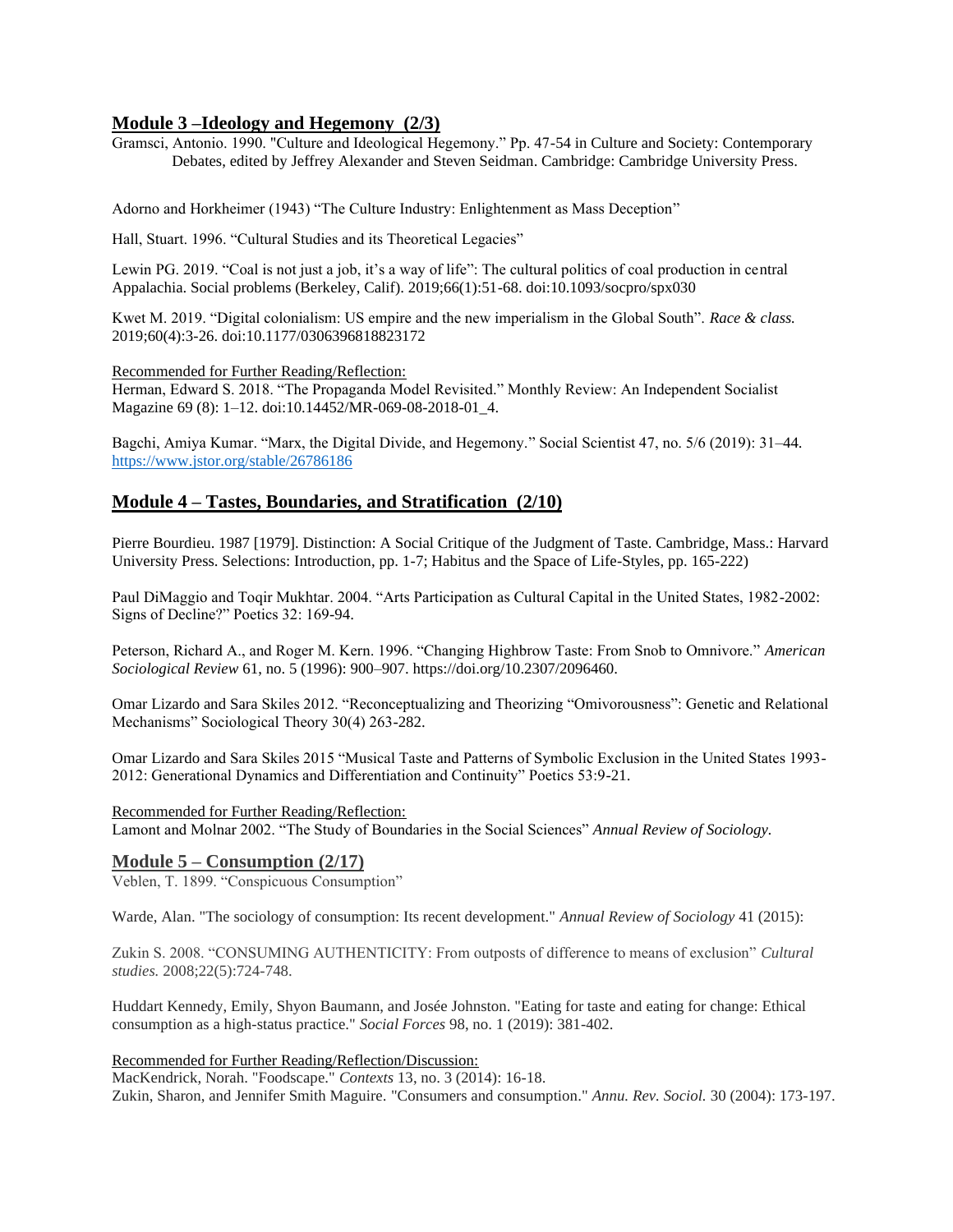### **Module 6 - Production of Culture and Cultural Production (2/24)**

Peterson and Anand. 2010. "The Production of Culture Perspective" Annual Review of Sociology. Vol. 30:311-334.

DiMaggio (2000) "Production of Scientific Change…"Poetics. Vol. (28): 107-136.

Peterson, R. (1990). Why 1955? Explaining the advent of rock music. Popular Music, 9(1), 97-116. doi:10.1017/

Lena. 2006. "Social Context and Musical Content of Rap Music, 1979-1995. Social Forces. 85(1):479-495.

Mears. 2010. "Size zero high-end ethnic: Cultural production and the reproduction of culture in fashion modeling" Poetics Vol.38(1):21-46

Hesmondhalgh, David, and Anamik Saha. 2013. "Race, Ethnicity, and Cultural Production." Popular Communication 11 (3): 179–95

Recommend for Further Reading and Reflection: Dowd. 2004 "Production perspectives in the sociology of music" Poetics. Vol (32):235-246. Peterson (1974) "The Production of Culture"

## **Module 7 – Classifications and Genres (3/3)**

DiMaggio. 1987. "Classification in Art" American Sociological Review. 52(4):440-455.

Roy. 2004. "Race Records and Hillbilly Music…Poetics. Vol.32(3-4):265-279.

Lena JC, Peterson RA. 2008. Classification as Culture: Types and Trajectories of Music Genres. *American sociological review*. 2008;73(5):697-718.

Alacova 2017. "Gendering Power of Genres: How female Scandinavian crime fiction writers experience professional authorship…" Organization. Vol.24(3):377-396.

#### Recommend for Further Reading and Reflection:

Alacovska and O'Brien. 2021. "Genres and Inequality in the Creative Industries" European Journal of Cultural Studies.

## **Module 8 – Sociology of Art and Artworlds (3/10)**

Hall (1964) the Popular Arts

Becker. 1974. "Art as Collective Action" American Sociological Review (39(6):767-776.

Becker 1990. "Art Worlds Revisited" *Sociological Forum.* Vol. 5(3).

Lopes. 2000. "Introduction" *Rise of a Jazz Art World* & Chapter 4.

DiMaggion. 1987. "Classification in Art" American Sociological Review. 52(4):440-455.

Recommend for Further Reading and Reflection:

Eyerman ansd Ring. 1998. "Towards a New Sociology of Art Worlds: Bringing Meaning Back In" *Acta Sociologica. Vol.41(3):277-283*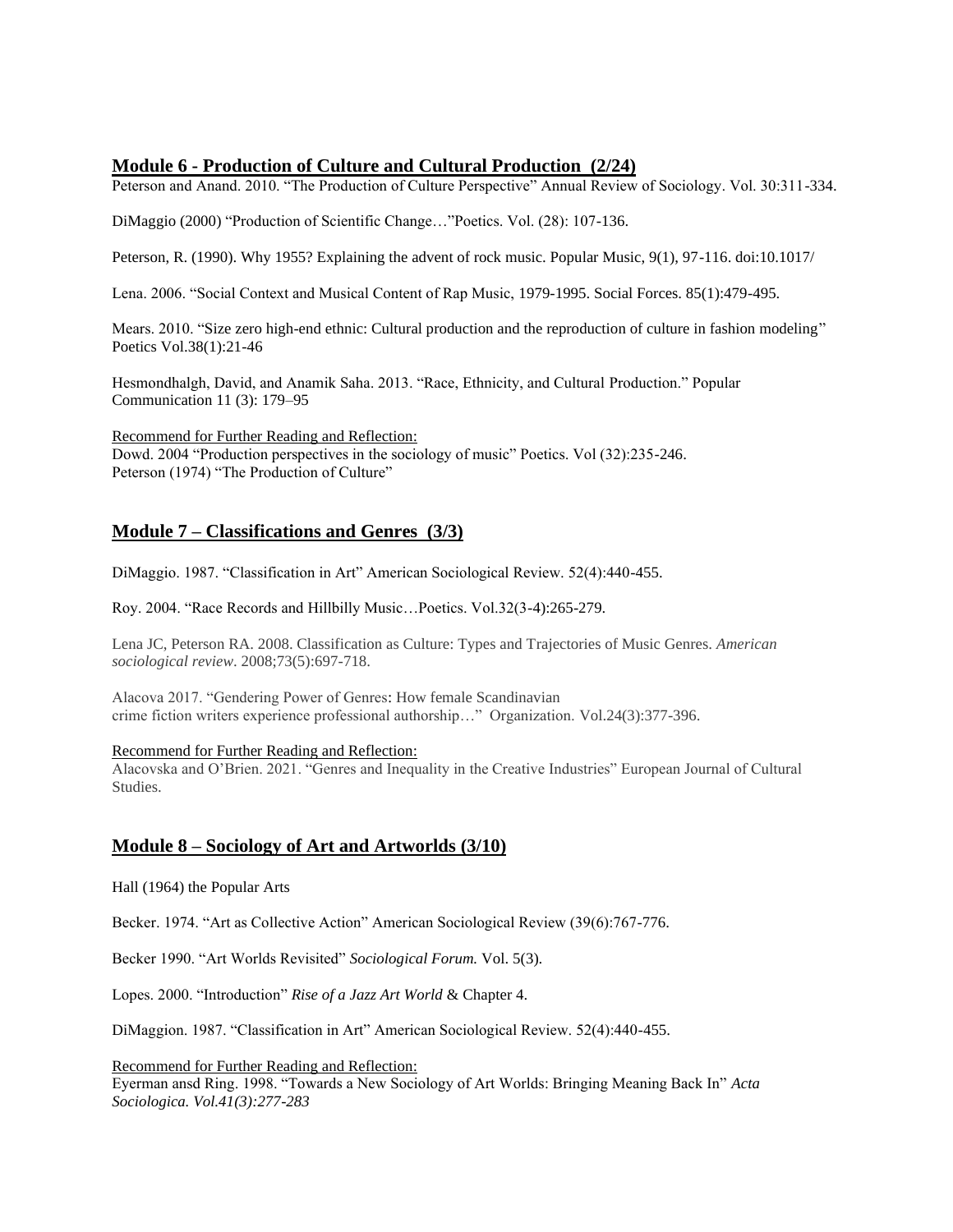### **Module 9 – Work and Creative Industries (3/24)**

Caves, Richard E. "Contracts between art and commerce." Journal of economic Perspectives 17, no. 2 (2003): 73- 83.

Swedberg, Richard. "The cultural entrepreneur and the creative industries: beginning in Vienna." Journal of cultural economics 30, no. 4 (2006): 243-261.

Casey E, and O'Brien D. 2020. "Sociology and the Cultural and Creative Industries". Sociology. 2020;54(3):443- 459.

Mears, Ashley. "Aesthetic labor for the sociologies of work, gender, and beauty." *Sociology Compass* 8, no. 12 (2014): 1330-1343.

Alacovska A. 'Keep hoping, keep going': Towards a hopeful sociology of creative work. The Sociological Review. 2019;67(5):1118-1136.

Recommend for Further Reading and Reflection:

Entwistle J, Wissinger E. Keeping up Appearances: Aesthetic Labour in the Fashion Modelling Industries of London and New York. The Sociological Review. 2006;54(4):774-794.

Cutcher L, Achtel P. "Doing the brand": aesthetic labour as situated, relational performance in fashion retail. *Work, employment and society*. 2017;31(4):675-691. doi:10.1177/0950017016688610

#### **Module 10 – Performance, Rituals, and Authenticity (3/31)**

Grindstaff L and West E. 2006. Cheerleading and the Gendered Politics of Sport. *Social problems (Berkeley, Calif)*. 2006;53(4):500-518. doi:10.1525/sp.2006.53.4.500

McCormick L. 2014. "Tuning in or turning off: performing emotion and building cosmopolitan solidarity in international music competitions". *Ethnic and racial studies*. 2014;37(12):2261-2280. doi:10.1080/01419870.2014.934262

Entwistle J and Mears A. Gender on Display: Performativity in Fashion Modelling. Cultural Sociology. 2013;7(3):320-335.

Peterson RA. 2005. "In Search of Authenticity". *Journal of management studies*. 2005;42(5):1083-1098. doi:10.1111/j.1467-6486.2005.00533.x

Grazien. 2004. "Symbolic Economy of Authenticity in the Chicago Blues Scene"

#### Recommended for Background and Further Reading:

Faulkner RR and Becker H. 2009. "Do You Know...?" : The Jazz Repertoire in Action . University of Chicago Press,; 2009.

Grazian, D. 2010. "Demystifying authenticity in the sociology of culture". In: *Handbook of Cultural Sociology*. Routledge; 2010:215-224. doi:10.4324/9780203891377-28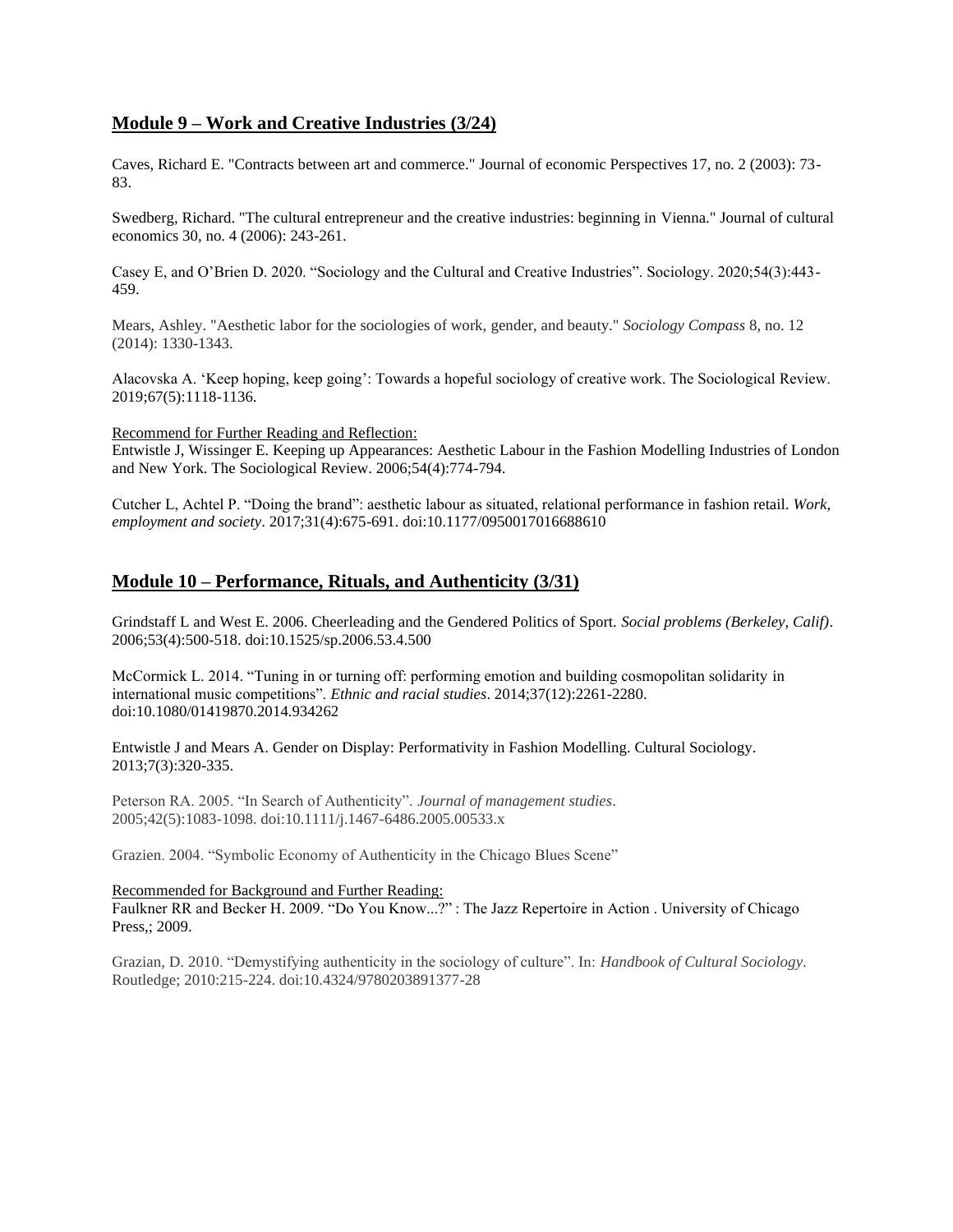## **Module 11 – Migration, Nationalism, and Identity (4/7)**

Cerulo, Karen A. "Symbols and the World System: National Anthems and Flags." Sociological Forum 8, no. 2 (1993): 243–71. [http://www.jstor.org/stable/684637.](http://www.jstor.org/stable/684637)

Cohen, Robin. 2007. "Creolization and Cultural Globalization: The Soft Sounds of Fugitive Power" *Globalizations. Vol. 4(3): 369-384.*

Paul DiMaggio & Patricia Fernández-Kelly (2015) Immigration and the arts: a theoretical inquiry, *Ethnic and Racial Studies, 38*:8, 1236-1244, DOI: 10.1080/01419870.2015.101608

Levitt and Cali. 2016."Using the Local to Tell a Global Story:How the Peabody Essex Museum Became a World Class Museum" Museum & Society 14(1):146-159

Recommended for Background and Further Reading: Kasinitz and Martiniello. 2019. "Music, Migration and the City" in *Ethnic and Racial Studie. Vol.42:857-864.*

Cerulo, Karen A. "Identity Construction: New Issues, New Directions." Annual Review of Sociology 23 (1997): 385–409. [http://www.jstor.org/stable/2952557.](http://www.jstor.org/stable/2952557)

## **Module 12 – Ascriptive and Cultural Representation in Media (4/14)**

Hall. Stuart. 2013. "Introduction & The Work of Representation"

Gray, Herman. "Black Masculinity and Visual Culture." Callaloo 18, no. 2 (1995): 401–5. [http://www.jstor.org/stable/3299086.](http://www.jstor.org/stable/3299086)

Gray, Herman. 2013."Subject(Ed) to Recognition." American Quarterly 65, no. 4 (2013): 771–98. [http://www.jstor.org/stable/43822990.](http://www.jstor.org/stable/43822990)

Matthew W. Hughey, 2009. "Cinethetic Racism: White Redemption and Black Stereotypes in "Magical Negro" Films", Social Problems, Volume 56, Issue 3, 1 August 2009, Pages 543–577,

Erigha, M. (2015), Race, Gender, Hollywood: Representation in Cultural Production and Digital Media's Potential for Change, Sociology Compass, 9, 78– 89, doi: 10.1111/soc4.12237

#### Recommended for Background and Further Reading:

Erigha M. Do African Americans Direct Science Fiction or Blockbuster Franchise Movies? Race, Genre, and Contemporary Hollywood. *Journal of Black Studies*. 2016;47(6):550-569.